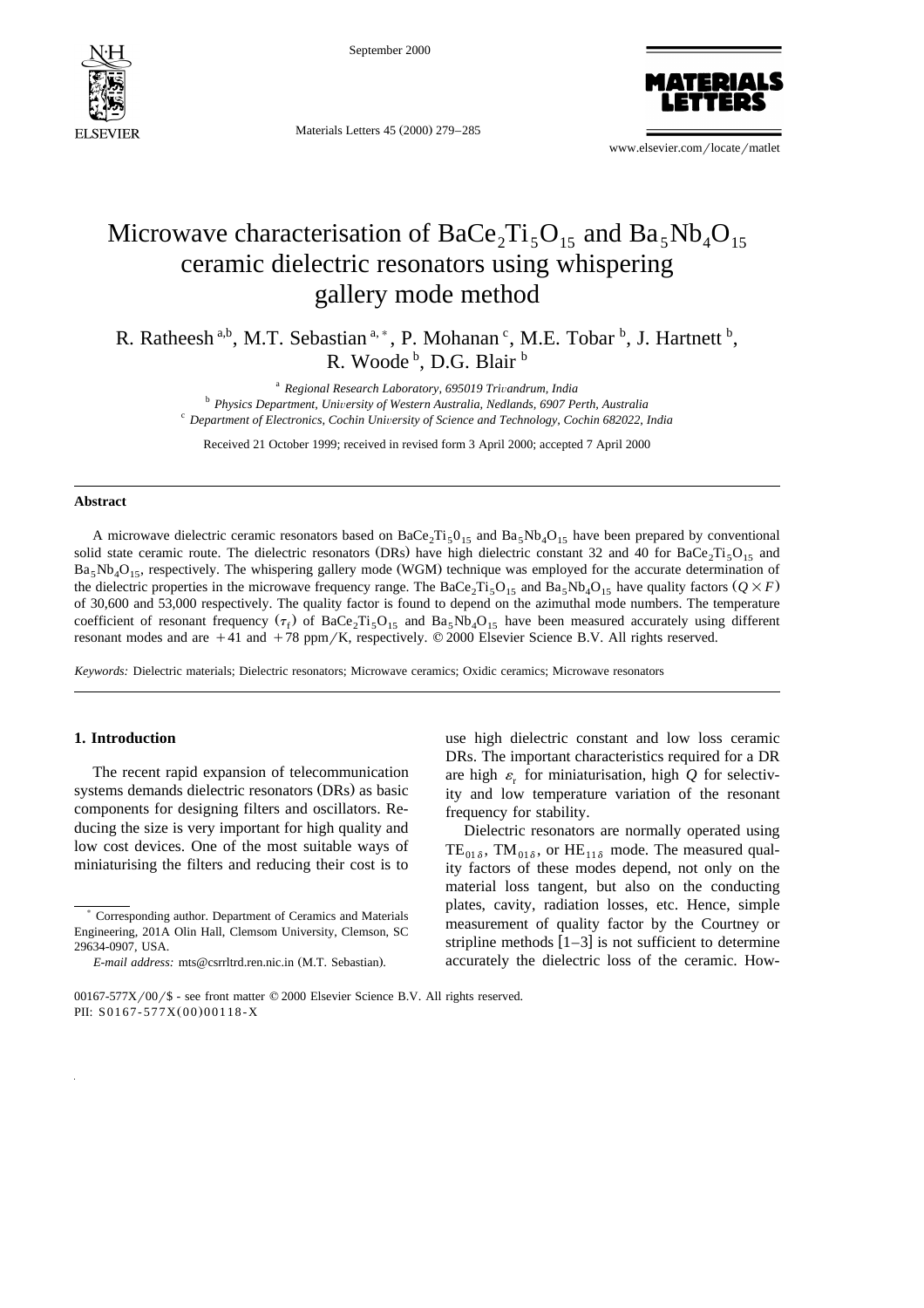ever, it has been established recently that whispering gallery mode (WGM) modes are necessary to obtain the high level of dielectric field confinement, which, in turn, give rise to low loss tangents for DRs at microwave frequencies  $[5-9]$ . The advantages of the WGM method are: their dimensions are large even in millimeteric wavelength band and their quality factors are large. The quality factor of WGM DRs is limited only by the intrinsic losses in the dielectric material. The radiation and conductor losses are negligible and the quality factor  $Q \sim 1/\tan\delta$ . They also offer good suppression of spurious modes that leak out of the resonator and can be absorbed without perturbing the desired ones  $[6,8,9]$ . A survey of literature shows that the WGM method has been used mainly to estimate the *Q* of sapphire singe crystals  $[6-9]$ . It has been reported that WGM resonators exhibit very high *Q*-factors in the microwave frequency range  $[6-9]$ . In WGM resonators, most of the electromagnetic energy is confined to the dielectric near the perimeter of the air–dielectric interface, which, in turn, reduces the radiation and conductor losses. Such high *Q*-modes offer the possibility of the realisation of high spectral purity sources, operating directly in the microwave domain. Recently,  $Ba_5Nb_4O_{15}$  has been reported [10–12] as a high Q DR material with  $\varepsilon_r$  as 40. The  $\tau_f$  of Ba, Nb<sub>4</sub>O<sub>15</sub> in the literature is found  $[10-12]$  to be inconsistent. Hence, a detailed investigation was made to study the microwave dielectric properties using the WGM method. We also report the preparation and characterisation and microwave dielectric properties of a new material BaCe<sub>2</sub>Ti  $_50_{15}$ . We used WGM measurement technique for the accurate determination of the loss tangent and temperature coefficient of  $Ba_5Nb_4O_{15}$   $(B_5N_4)$  and  $BaCe_2Ti_5O_{15}$   $(BC_2T_5)$  microwave ceramic DRs.

## **2. Experimental**

The DR samples were prepared by the conventional solid state ceramic route. Stoichiometric amount of high purity  $(99.9\%$  pure) carbonates/ oxides were weighed and wet-mixed in distilled water for about an hour and then dried. The  $B_5 N_4$ samples were calcined at 1250°C, whereas the  $BC_2T_5$ samples were calcined at  $1200^{\circ}$ C in a platinum crucible for 4 h. The calcined powders were ground again for 1 h. A 5% polyvinyl alcohol  $(PVA)$  solution was added to the powder and the slurry was dried. The powders were again ground well and then pressed uniaxially in tungsten carbide (WC) die of 11-mm diameter. Cylindrical compacts of different thickness in the range 4–8 mm were made under a pressure of 175 MPa. These compacts were sintered in air for 4 h. The sintering temperature of  $B_5 N_4$  was 1425°C and that of  $BC_2T_5$  was 1260°C. The density of the compacts were measured by the Archimedes method.

The dielectric constants  $(\varepsilon_r)$  of these ceramics were measured using an HP 8510 B Network Analyser, coupled with accessories and controlled by an HP 9000, 300 computer. The permittivities were obtained from the  $TE_{011}$  resonance mode of the end shorted samples placed between two conducting plates using the method of Hakki and Coleman [1] and modified by Courtney  $[2]$ . The unloaded quality factor was measured using both stripline, as well as WGM methods. The Khanna and Garault [3] method was used for *Q* measurements at lower frequencies. The ceramics were coupled to a microstripline in a brass enclosure. The unloaded quality factors were found from the response of the band rejection filters.

To determine the loss tangent in the WGM ceramic, cylindrical pucks of 10 mm in diameter and 5–7 mm in height were used. A schematic diagram of the copper cavity used for the WGM measure-



Fig. 1. Schematic diagram of a Cu cavity used for the WGM measurements of ceramic resonators.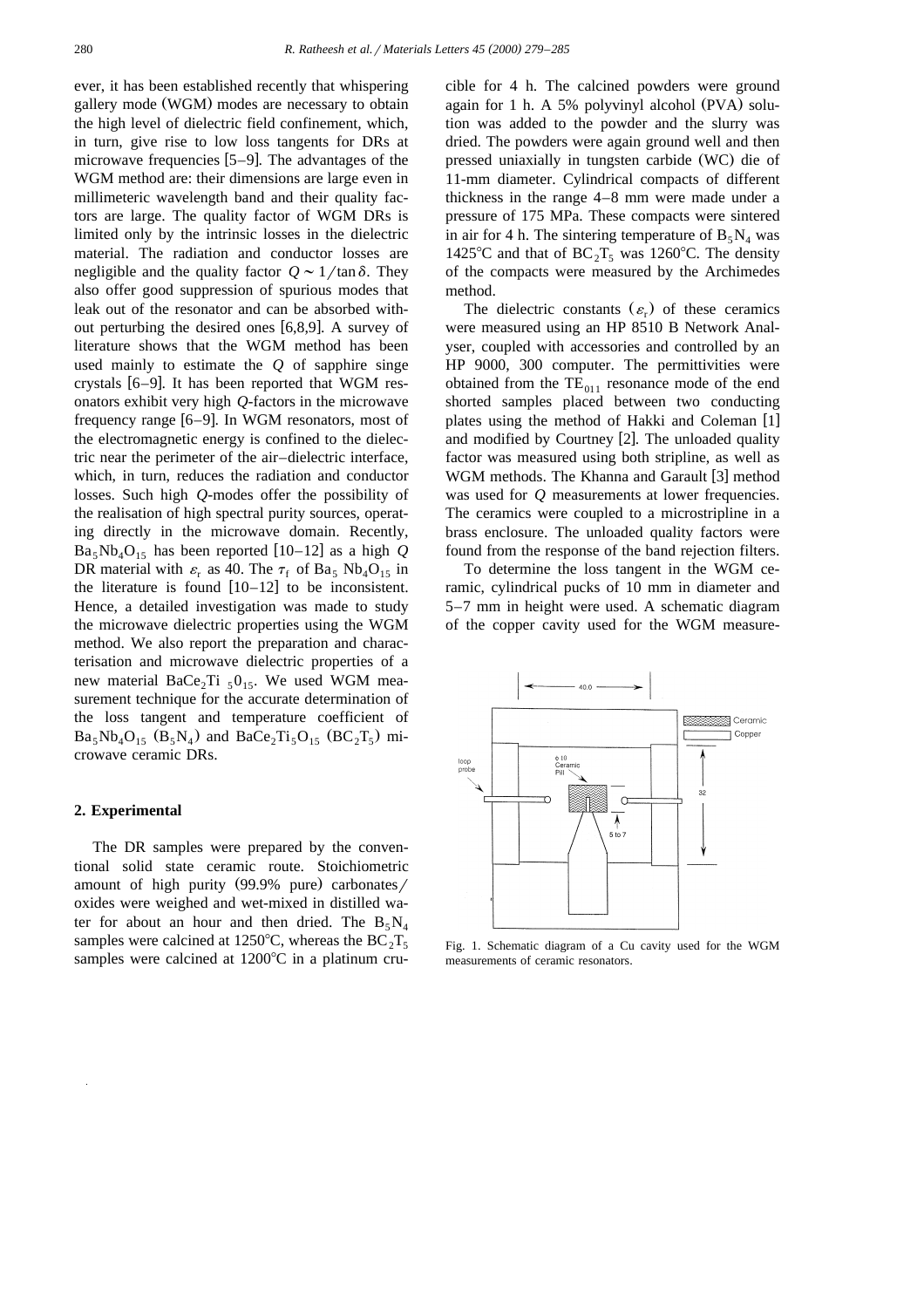Table 1



Fig. 2. Schematic diagram of the experimental set-up used for the WGM measurements.

ments is shown in Fig. 1. The copper post used for holding the ceramic puck was designed to minimise the losses. The loss tangents were measured in the 8–24 GHz region, using the reflection configuration. Loop probes were used to excite the resonator. An HP 8350B sweep oscillator was used for the measurements. A microwave frequency counter was used to read out the frequency. The resonant frequencies were determined by the frequency of minimum reflection, and the loaded *Q*-factor  $(Q<sub>L</sub>)$  was determined by measuring the half power bandwidth. The coupling was measured using an HP X 382A variable attenuator. The unloaded quality factor was calculated from the coupling factor  $\sim$  3, using the equation  $Q_0 = Q_1(1+\beta)$ . The schematic diagram of the experimental set-up is shown in Fig. 2.

For the temperature coefficient of resonant frequency  $(\tau_f)$ , the sample was mounted inside a vacuum can and a peltier circuit was used for varying the temperature. Platinum and germanium thermocouples were used to read out and control the temperature inside the can from  $-14^{\circ}C$  to 47<sup>o</sup>C. The variation in the resonant frequency of the different modes were noted as a function of temperature.

#### **3. Results and discussion**

The  $BC_2T_5$  and  $B_5N_4$  ceramics were sintered to form dense ceramics. The measured density of  $B_5 N_4$ was 95%. The density of  $BC_2T_5$  was 5.1 g/cm<sup>3</sup> and the percentage density could not be calculated since the structure and symmetry of the unit cell is yet to be determined. Table 1 gives the *d*-spacing and intensities of the XRD pattern recorded from powdered sample  $BC_2T_5$  and Fig. 3 shows a typical

|                | X-ray powder diffraction data for $BaCe2Ti5O15$ |            |  |
|----------------|-------------------------------------------------|------------|--|
| $\overline{d}$ | $2\theta$                                       | $I$ (real) |  |
| 4.43898        | 19.986                                          | 16.40      |  |
| 3.78960        | 23.456                                          | 13.08      |  |
| 3.34766        | 26.606                                          | 14.64      |  |
| 3.24191        | 27.491                                          | 16.96      |  |
| 3.11830        | 28.603                                          | 100.00     |  |
| 3.04290        | 29.328                                          | 18.30      |  |
| 2.93067        | 30.477                                          | 12.41      |  |
| 2.76576        | 32.343                                          | 14.36      |  |
| 2.70041        | 33.148                                          | 34.93      |  |
| 2.65352        | 33.751                                          | 11.40      |  |
| 2.48203        | 36.161                                          | 11.00      |  |
| 2.28990        | 39.314                                          | 9.84       |  |
| 2.22594        | 40.492                                          | 12.05      |  |
| 2.12852        | 42.433                                          | 12.93      |  |
| 2.09180        | 43.215                                          | 12.59      |  |
| 2.03775        | 44.422                                          | 9.67       |  |
| 1.95557        | 46.395                                          | 8.92       |  |
| 1.90898        | 47.596                                          | 45.41      |  |
| 1.82534        | 49.922                                          | 8.92       |  |
| 1.75772        | 51.983                                          | 8.89       |  |
| 1.67106        | 54.899                                          | 7.69       |  |
| 1.63897        | 56.067                                          | 8.11       |  |
| 1.62814        | 56.474                                          | 34.74      |  |
| 1.60557        | 57.340                                          | 8.39       |  |
| 1.59116        | 57.909                                          | 9.41       |  |
| 1.55889        | 59.225                                          | 10.99      |  |
| 1.43237        | 65.065                                          | 8.76       |  |
| 1.42042        | 65.681                                          | 8.25       |  |

micrograph. The SEM picture shows that the grains are up to  $4 \mu m$  in size and no secondary phase is observable. The details of preparation and material

1.35012 69.576 11.99



Fig. 3. SEM picture recorded from  $BaCe<sub>2</sub>Ti<sub>5</sub>O<sub>15</sub>$  ceramic.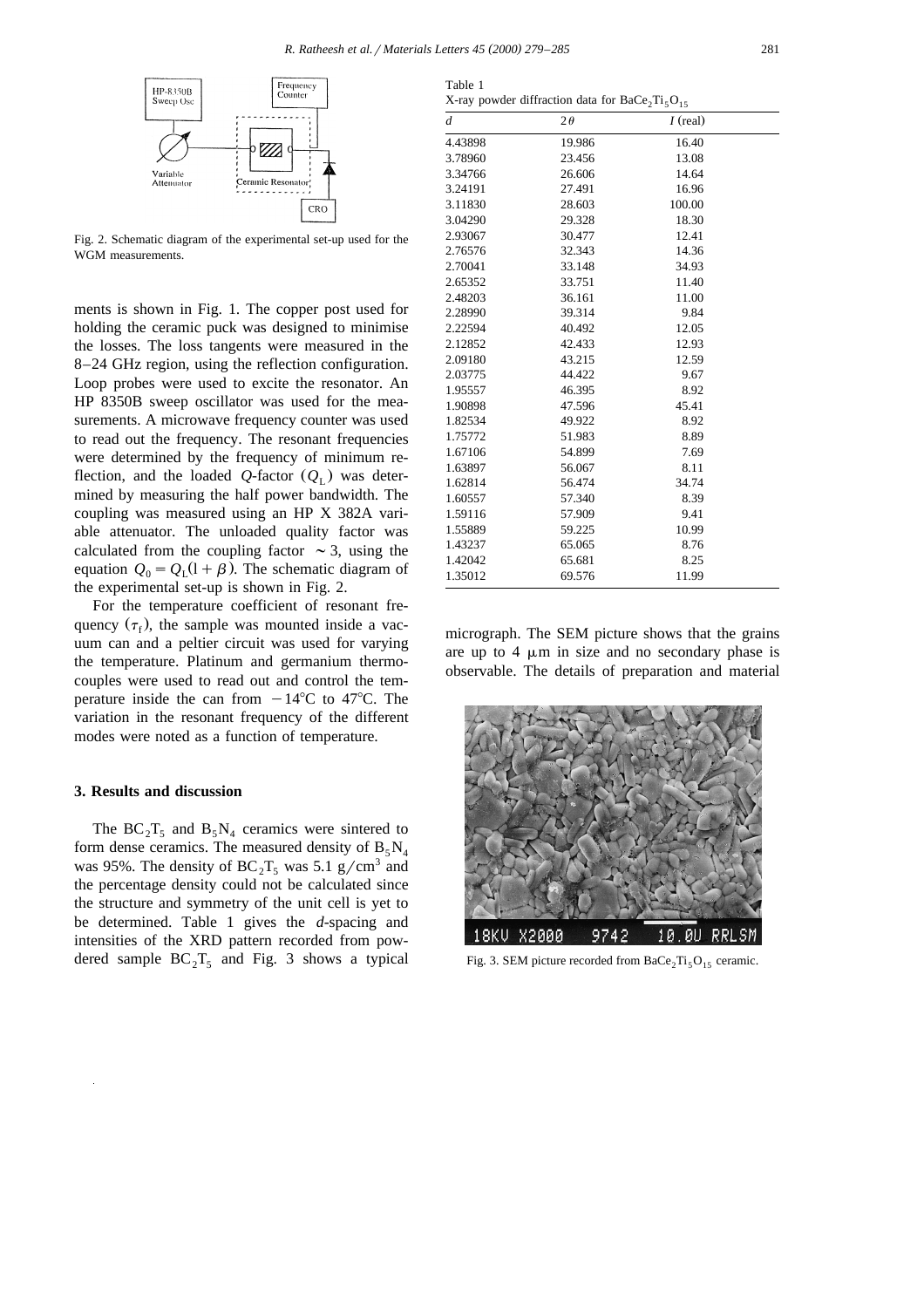Table 2 Comparison of the quality factors of BaCe<sub>2</sub>Ti<sub>5</sub>O<sub>15</sub> and Ba<sub>5</sub>Nb<sub>4</sub>O<sub>15</sub> using the stripline and WGM methods

| Material         | Dielectric constant | $Q_n \times F$ (in GHz; WGM method) | $Q_n \times F$ (in GHz; stripline method) |    |
|------------------|---------------------|-------------------------------------|-------------------------------------------|----|
| $BaCe2Ti5O15$    |                     | $1780 \times 17.19$                 | $3570 \times 5.355$                       | 41 |
| $Ba_5Nb_4O_{15}$ | 40                  | $3300 \times 16.012$                | $4140 \times 4.4789$                      | 78 |

characterisation of  $B_5N_4$  are given in Ref. [10]. The XRD and SEM studies reveal the absence of secondary phase in  $B_5N_4$ . The microwave dielectric properties, such as dielectric constant and temperature variation of resonant frequency, were measured using the end shorted method and unloaded quality factor using the stripline method. The  $B_5 N_4$  ceramic has a dielectric constant of 40 and unloaded quality factor of 4140 at 4.4789 GHz. The density corrected dielectric constant for  $B_5N_4$  is 42. The  $BC_2T_5$  ceramic has a dielectric constant of 32 and unloaded quality factor of 3570 at 5.355 GHz and  $T_f$  of 41 as given in Table 2.

It is common to denote a mode with a dominant axial electric field dependence as an *E* mode (quasi-TM) and a dominant magnetic field dependence as an *H*-mode (quasi-TE). Even though the material is isotropic, we implemented anisotropic software  $[4]$  to determine the hybrid nature of the modes under investigation. The resonant frequencies were calculated from the dimensions and  $\varepsilon$ , determined by the end shorted method assuming  $\varepsilon_{\parallel} = \varepsilon_{\perp}$ , where  $\varepsilon_{\parallel}$ is the permittivity parallel to the anisotropic axis, and  $\varepsilon_{\perp}$  is the permittivity perpendicular to the anisotropic axis. The electric energy filling factors for

*E* and *H* modes parallel,  $P_{\text{ell}}$ , and perpendicular,  $P_{\text{eff}}$ , are from the following equation:

$$
P_{e\perp} = 2 \frac{\partial f}{\partial \varepsilon_{\perp}} \frac{\varepsilon_{\perp}}{f}
$$

$$
P_{e\parallel} = 2 \frac{\partial f}{\partial \varepsilon_{\parallel}} \frac{\varepsilon_{\parallel}}{f}
$$

For quasi-TE mode, the energy will be mainly stored in the perpendicular direction and  $P_{\rm e}$   $\geq P_{\rm e\parallel}$ , while for a quasi-TM mode, the energy will be mainly stored in the parallel direction and  $P_{\text{eff}} > P_{\text{eff}}$ .

The dielectric loss tangent for the isotropic dielectric can be solved  $[9]$  using the following equation:

$$
Q_{(E)}^{-1} = \tan \delta (P_{e\perp} + P_{e\parallel}) + R_S / G_{(E)}
$$
  

$$
Q_{(H)}^{-1} = \tan \delta (P_{e\perp} + P_{e\parallel}) + R_S / G_{(H)}
$$

where  $R<sub>S</sub>$  is the surface resistance of the cavity enclosing the DRs. The conductor losses decrease as the surface resistance becomes smaller and as the geometric factor increases [9]. Further, the conductor losses were minimised by keeping the samples away from the conducting walls in the present experiments. For WGMs, the geometric factor *G* is significantly large that the effect of the cavity can be

| Table 3                                                                                                    |  |
|------------------------------------------------------------------------------------------------------------|--|
| Measured and predicted frequencies and corresponding filling factors of quasi-TM modes of $Ba_5Nb_4O_{15}$ |  |

| $\boldsymbol{m}$ | Ouasi-TM<br>modes | Frequency<br>measurement (GHz) | Frequency<br>measurement (GHz) | Electric energy<br>filling factor $P$ . | Electric energy<br>filling factor $P_{\parallel}$ | Electric energy<br>filling factor (total) | $Q_{\rm u}$ |
|------------------|-------------------|--------------------------------|--------------------------------|-----------------------------------------|---------------------------------------------------|-------------------------------------------|-------------|
|                  | $TM_{210}$        |                                | 7.185                          | 0.462                                   | 0.5307                                            | 0.9927                                    |             |
| 3                | $TM_{310}$        | 8.928                          | 8.952                          | 0.3286                                  | 0.6679                                            | 0.9965                                    | 5600        |
| 4                | $TM_{410}$        | 10.725                         | 10.693                         | 0.2427                                  | 0.7553                                            | 0.998                                     | 2750        |
| 5                | $TM_{510}$        | 12.493                         | 12.47                          | 0.1856                                  | 0.8132                                            | 0.9987                                    | 2750        |
| 6                | $\rm TM_{610}$    | 14.253                         | 14.227                         | 0.1462                                  | 0.853                                             | 0.9991                                    | 2700        |
| 7                | $TM_{710}$        | 16.012                         | 16.009                         | 0.1215                                  | 0.879                                             |                                           | 3300        |
| 8                | $TM_{810}$        | 19.07                          | 18.59                          | 0.0998                                  | 0.9006                                            |                                           |             |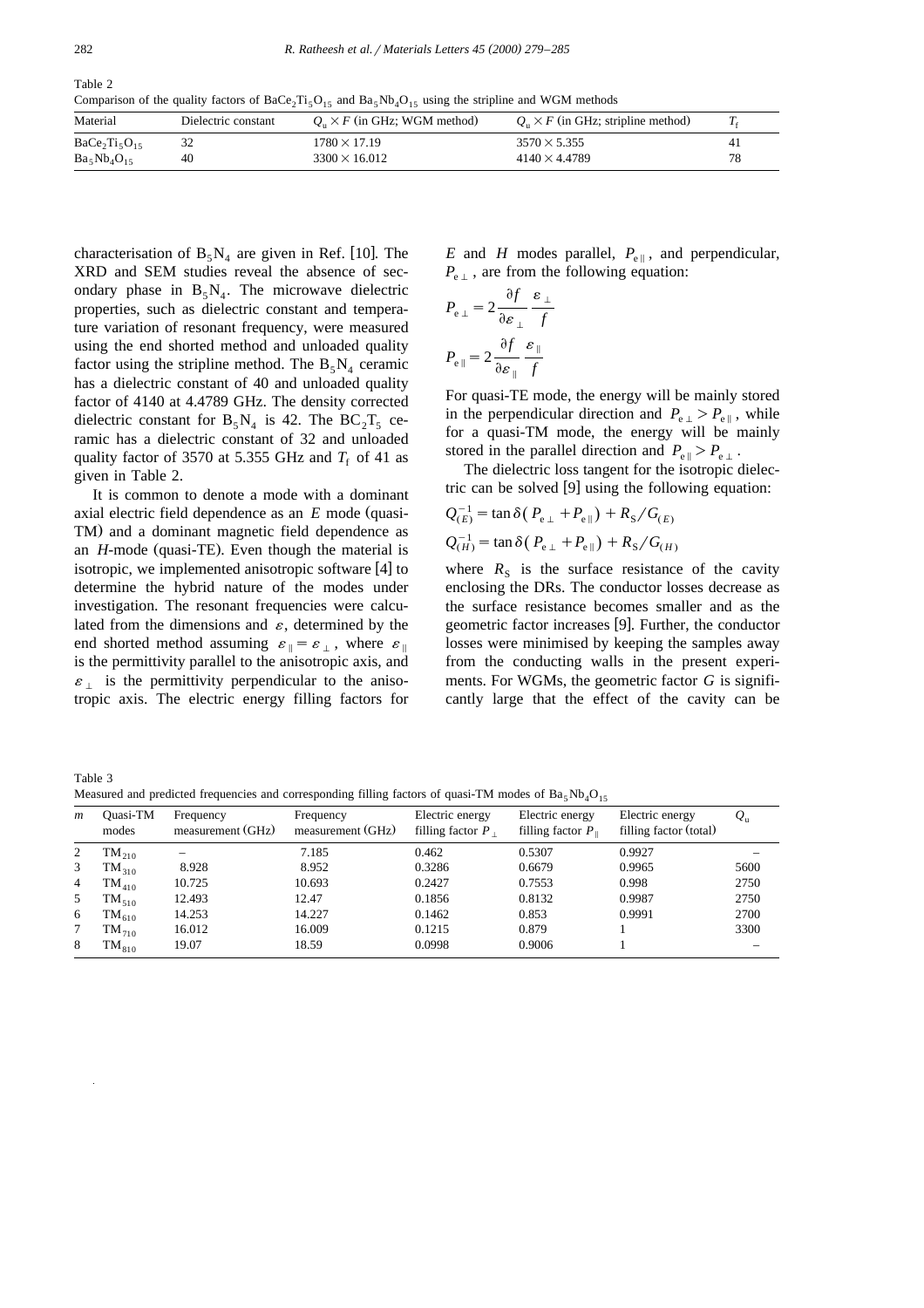| $\boldsymbol{m}$ | Ouasi-TM<br>modes | Frequency<br>measurement (GHz) | Frequency<br>measurement (GHz) | Electric energy<br>filling factor $P_1$ | Electric energy<br>filling factor $P_{\parallel}$ | Electric energy<br>filling factor (total) | $Q_{\rm u}$ |
|------------------|-------------------|--------------------------------|--------------------------------|-----------------------------------------|---------------------------------------------------|-------------------------------------------|-------------|
| 2                | $TM_{210}$        | 7.612                          | 7.973                          | 0.4338                                  | 0.5596                                            | 0.9935                                    |             |
| 3                | $TM_{310}$        | 9.542                          | 9.499                          | 0.3035                                  | 0.6934                                            | 0.9969                                    | 3000        |
| 4                | $\rm TM_{410}$    | 11.472                         | 11.124                         | 0.2218                                  | 0.7764                                            | 0.9982                                    | 2975        |
| 5                | $\rm TM_{510}$    | 13.39                          | 13.02                          | 0.1685                                  | 0.8304                                            | 0.9989                                    | 1550        |
| 6                | $\rm TM_{610}$    | 15.3                           | 15.15                          | 0.1321                                  | 0.8672                                            | 0.9993                                    | 1490        |
|                  | $TM_{710}$        | 17.19                          | 17.27                          | 0.1063                                  | 0.8932                                            | 0.9995                                    | 1780        |
| 8                | $\rm TM_{810}$    | 19.08                          | 18.59                          | 0.0873                                  | 0.9123                                            | 0.9996                                    |             |

Table 4 Measured and predicted frequencies and corresponding filling factors of quasi-TM modes of BaCe,  $Ti_{5}O_{15}$ 

ignored when compared to the loss tangent. Hence, the calculations were done neglecting the term containing  $R_s$ . The electric energy filling factors of DR for all these modes are close to unity (Tables 3 and 4). The modes, which have high electric energy filling factor have high *Q* and are the WGM modes. It may be noted that there are several other modes in the frequency range 8–20 GHz, which are difficult to identify experimentally since they are very sensitive to the surrounding when kept outside the cavity. Hence, the calculated and experimental results for such modes are not indicated in Tables 3 and 4.

The WGM mode microwave measurements of these ceramics were performed for the accurate determination of  $Q_{\rm u}$  and the results are compiled in Table 2. The measurements were made in the reflection configuration using the Cu cavity as shown in Fig. 2. For details of mode identification and measurement the reader is referred to Ref. [13]. The X-band quasi- $T_{mnp}$  resonant mode families with azimuthal mode numbers *m* from three to eight were identified for  $B_5N_4$  and  $BC_2T_5$  ceramics. The mode families were identified by the excitation and observation of the  $H\varphi$ -field, using two magnetic loop probes in a radial plane. The mode identification was made by keeping the sample outside the cavity in air and the measurements were in transmission with one probe stationary and the other probe moved in the azimuthal, axial and radial directions. The mode identification was done by keeping the sample outside the cavity, since there will be a small change in the resonant frequency, which may cause difficulty in identifying the modes and comparing with the predicted ones, and also to avoid confusion with cavity modes. This is because the resonant frequency (predicted) was calculated for the sample alone and not inside the cavity (without the small effect due to the cavity), after identifying the modes, the sample was kept inside the cavity and *Q* was measured for the different modes. For each mode, the unloaded quality factor  $(Q<sub>u</sub>)$  was accurately determined from a measurement of loaded *Q* and the corresponding coupling.

The frequencies of the different modes were theoretically predicted using the method described in Ref. [8]. It can be seen from Fig. 4 and Table 3 that the predicted and measured quasi-TM modes are in good agreement for  $B_5 N_4$ . The quality factor of this



Fig. 4. Predicted and measured frequencies and quality factor of  $Ba<sub>5</sub>Nb<sub>4</sub>O<sub>15</sub>$  ceramic with respect to the azimuthal mode number  $(m)$ .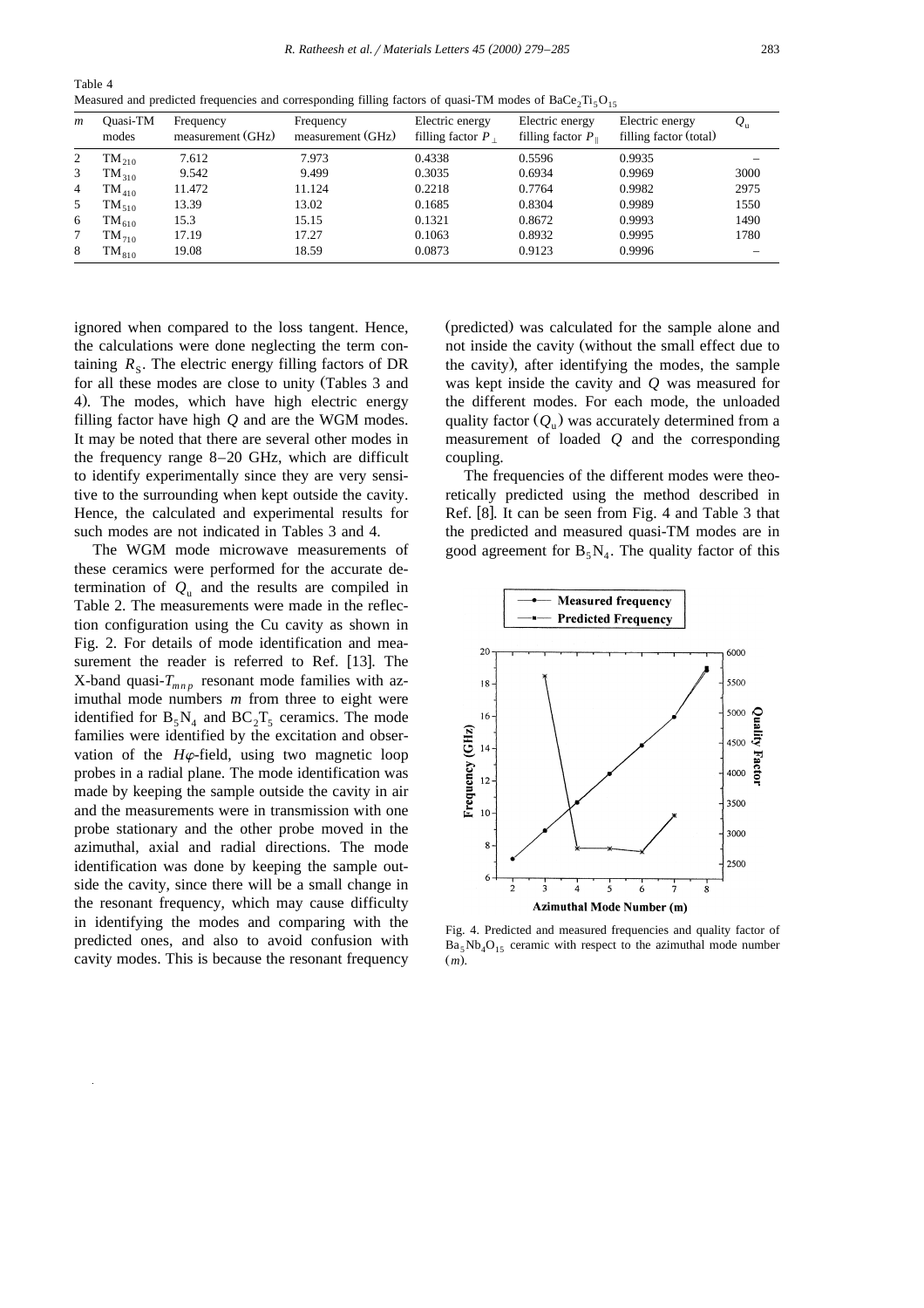resonator is 5600 at 8.92 GHz for the  $TM_{310}$  WGM mode. It is evident from the figure that, as the azimuthal mode number increases, the quality factor decreases and after a certain limit  $(m = 6)$ , it shows a small increase. The observed high quality factor at low azimuthal mode numbers is a clear indication of the effect of cavity on the resonator quality factor. The quality factor of the empty cavity is higher than the ceramic. Thus, for small azimuthal numbers, the resonator exhibits a higher value of *Q* due to the cavity effect. The quality factor is 3300 at 16.012 GHz for azimuthal mode number 7 and  $Q \times F =$ 53,000, which is much higher than earlier reports  $\overline{[10,12]}$  for this material.

In  $BC_2T_5$  also, a cavity has pronounced influence on the quality factor of the resonator at low azimuthal mode numbers (see Fig. 5). As the azimuthal mode number increases, *Q* decreases initially. This decrease is due to the decreasing effect of the cavity. As the azimuthal mode number increases further, the quality factor increases. A study of Table 4 shows that as the azimuthal mode number increases, the electric energy filling factor also increases. But a study of measured *Q* shows that it initially decreases and then increases. The initial high *Q* is due to the effect of cavity. The quality factor of  $BC_2T_5$  at 17.19



Fig. 5. Predicted and measured frequencies and quality factor of  $BaCe<sub>2</sub> Ti<sub>5</sub>O<sub>15</sub>$  ceramic with respect to the azimuthal mode number  $(m)$ .



Fig. 6. Temperature coefficient of  $Ba_5Nb_4O_{15}$  ceramic at different resonant frequencies.

GHz is 1780 or  $Q \times F$  is 30,000 for the TM<sub>710</sub> mode. The  $Q \times F$  measured at 5.335 GHz by the stripline method is 19,000.

The temperature variation of resonant frequency of these ceramics were measured from 259 to 320 K. The  $T_f$  obtained for different modes gave consistent value of 78 ppm/K for  $B_5N_4$  ceramic, in agreement with the earlier report of Vineis et al.  $[11]$ . We have measured eight modes in the 8–18 GHz region. The  $T_f$  obtained for most of the modes were around 78  $ppm/K$  (Fig. 6). A linear variation of temperature coefficient of resonant frequency with respect to different resonant frequencies can be seen in  $BC_2T_5$ 



Fig. 7. Temperature coefficient of BaCe<sub>2</sub>  $Ti<sub>5</sub>O<sub>15</sub>$  ceramic at different resonant frequencies.